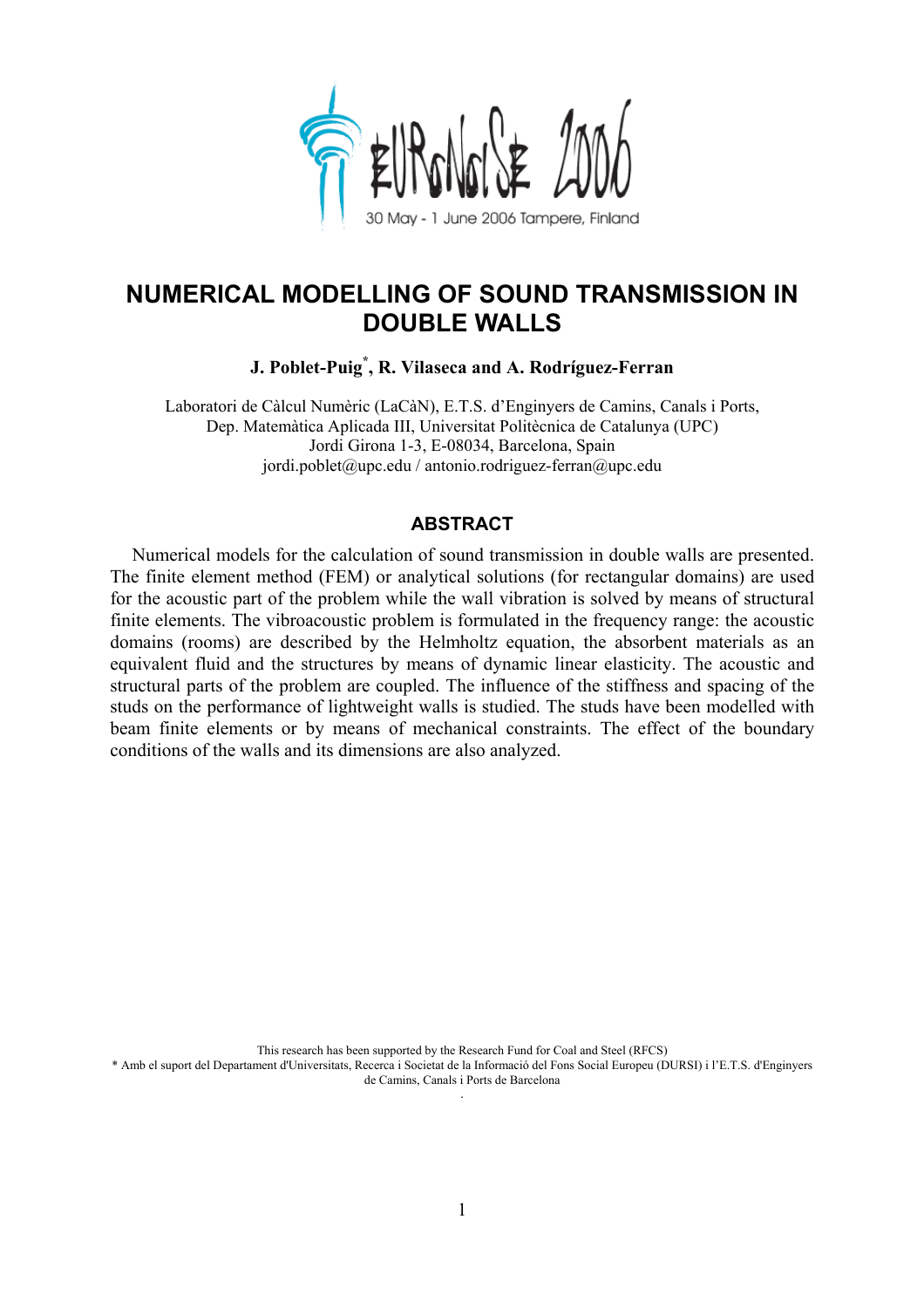#### **1 INTRODUCTION**

Double walls are a common type of construction, very employed in practice. Quite good acoustic performance can be reached by means of a reasonable low waste of material. Their acoustic performance (isolation capacity) has been extensively studied. The sound reduction index can be predicted using different kinds of models [1],[2],[3],[4],[5]. All of them usually assume that both the structure and the acoustic domains are unbounded or that the pressure field is diffuse.

In this contribution the sound transmission through double walls is studied by means of numerical techniques. The vibroacoustic equations are solved and the actual geometries considered without making additional hypothesis during the resolution procedure.

Attention will be focused in the aspects that can be captured using a numerical model but are not usually taken into account in the most usual approaches: finite dimensions of the structure, boundary conditions and modelling of structural details (connection between leaves of the double wall). In section 2 the numerical models are briefly described. Some examples are presented in section 3 before the conclusions of section 4.

#### **2 BRIEF DESCRIPTION OF THE MODELS**

The vibroacoustic problem is solved in the frequency domain. The model problem is shown in Fig. 3. Two acoustic domains (rooms) are separated by a structure. This structure can be a single or a double wall. In the latter case, a third acoustic domain is considered (air cavity of the double wall).

The acoustic domains are governed by the Helmholtz equation and the structures by the equations of linear elastics dynamics. When the air cavity is filled with an absorbent material, an equivalent fluid model is considered (Delany and Bazley [8]).

The Helmholtz equation is solved by means of the finite element method or analytically [7],[10] (using modal analysis for rectangular domains). The computational cost of solving a big acoustic domain in the full frequency range is not affordable even for the two-dimensional situations presented in this contribution. In order to study the response of the system for high frequencies, it is useful to enrich the finite element model with the analytical solution of the bigger acoustic domains. Both the modal behaviour and the type of acoustic waves involved in every frequency band are well reproduced with this technique.

Sound is generated in one of the acoustic domains by means of a punctual sound source. As an output from the numerical model, the pressure field in every room is obtained. The sound reduction index *R* (Eq. 1) can be evaluated from the mean sound level of every room  $(L)$  for the source room and  $L<sub>2</sub>$  for the receiving room). The surface of the wall  $(S)$  is known in every case and the equivalent absorption area (*A*) can be calculated by means of the acoustic impedance employed in the contours with Robin boundary condition (in this case, all the acoustic boundaries except the air-wall contact surface). The admittance for all problems is  $2.22 \cdot 10^{-4} - 4.14 \cdot 10^{-6}$ **i** m<sup>3</sup>/N·s.

$$
R = L_1 - L_2 + 10 \log_{10} \left( \frac{S}{A} \right)
$$
 (1)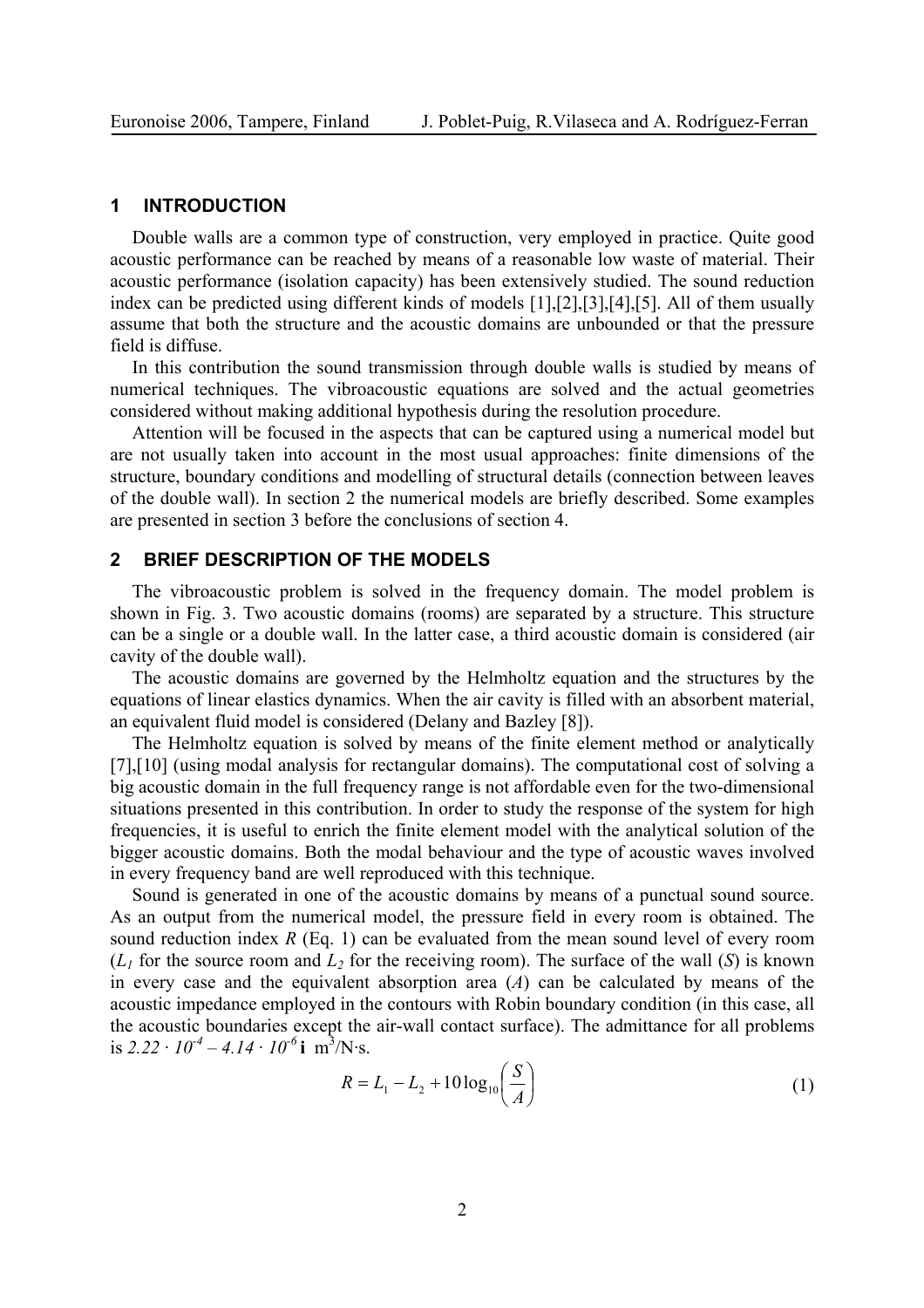The numerical results will be compared with analytical formulations of sound insulation of single and double walls  $[1]$ ,  $[2]$ . For the case of the mass law  $(R(m))$ , the field incidence version (Eq. 2) which is generally more in accordance with experimental results [2] is considered.

$$
R = 20\log_{10}(h\rho_w f) - 47 \qquad \qquad \text{dB}
$$

#### **3 NUMERICAL EXAMPLES**

#### **3.1 Double walls with connecting elements**

An ideal double wall (leave-cavity-leave) is almost impossible to construct in practice since minimum requirements of structural stability must be satisfied. Studs are typically placed between leaves. They give an additional stiffness to the wall but also create a new path of vibration transmission between leaves. They are usually modelled by means of translational and rotational springs connecting leaves in several points [3]. In this section, the effect of the springs in a double wall with a cavity of 0.175 m length and the material properties of Table 1 is studied. Translational and rotational springs are placed every 0.6 m. The wall separates two rooms of 4.4 m  $\times$  3 m and 5.1 m  $\times$  3 m and is 3 m in length.

*Table 1. Mechanical data for the leaves of the studied double wall (plasterboards).* 

|                    |                               | Leave 1            | Leave 2            |
|--------------------|-------------------------------|--------------------|--------------------|
| Young modulus      | $E(N/m^2)$                    | $4.8 \cdot 10^{9}$ | $3.8 \cdot 10^{9}$ |
| Density            | $\rho_w$ (kg/m <sup>3</sup> ) | 915                | 811                |
| Hysteretic damping | $\eta$ (%)                    | 2.0                | 2.0                |
| Thickness          | h (m)                         | 0 0 1 3            | 0.009              |

In Fig. 1 the results for the double wall without absorbent material in the cavity are plotted. The value of the translational stiffness influences the slope of the sound reduction curve after the mass-air-mass resonance ( $f_{\text{mam}}$ ). For values below that  $10^5$  N/m<sup>2</sup>, the wall behaves almost like an ideal double wall  $(R_{\text{double wall}})$ . However, for larger values, the response of the wall is comparable to that of a single wall with the same total mass  $(R(m_1+m_2))$ . The value of rotational stiffness is not important in this range of frequencies (below 1000 Hz). It modifies the performance of the double wall in the high frequency range and it is specially important around the critical frequencies of each leave ( $f<sub>c1</sub> = 2140.5$  Hz for the first and  $f<sub>c2</sub> = 3271.5$  Hz for the second one). For higher values of both types of stiffness the dip in sound reduction index due to the critical frequencies is closer to the second critical frequency.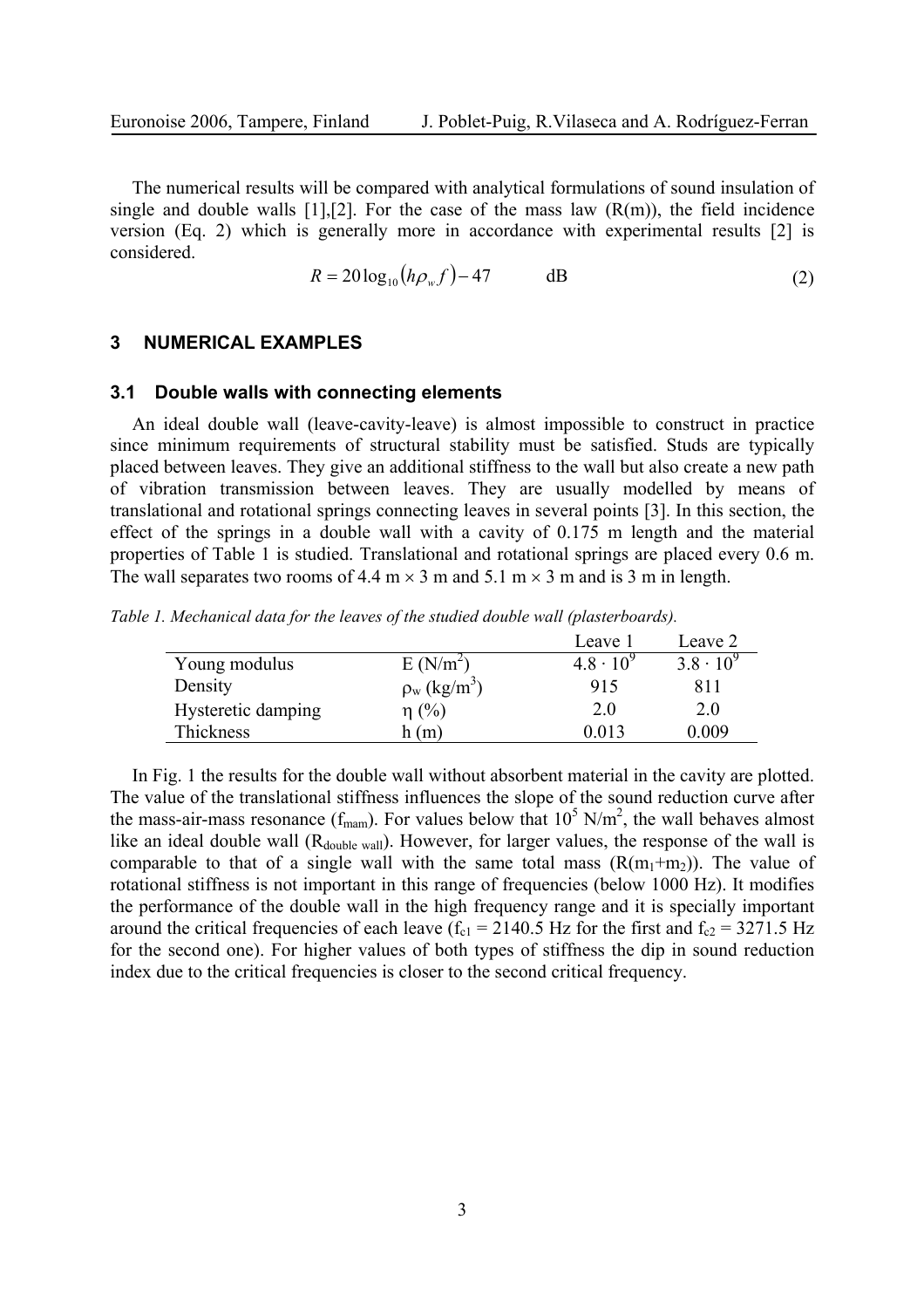

*Fig. 1. Effect of translational and rotational stiffness in the sound reduction index (R) of a double wall without absorbent material.* 

In Fig. 2 the same study has been repeated with the cavity full of absorbent material (resistivity  $\sigma = 10000$  Pa s/m<sup>2</sup>). Tendencies are similar (influence of translational stiffness in the low/mid frequency range and of rotational stiffness for higher frequencies). However, the ranges of variation of both values of stiffness affecting the results and the increase or decrease in sound reduction index are bigger.

The range of both rotational  $(K_{\theta})$  and translational  $(K_{t})$  stiffness affecting the global response of the double wall is in accordance with the values of stiffness of actual connecting elements (for the case of metallic studs the elastic translational stiffness can have values of  $10^5$ -10<sup>6</sup> N/m<sup>2</sup> being bigger for high frequencies).



*Fig. 2. Effect of translational and rotational stiffness in the sound reduction index (R) of a double wall with absorbent material inside where the leaves are connected with springs.*

## **3.2 Influence of the dimensions of the wall and boundary conditions**

In this section, the effect of considering finite dimension walls or different types of boundary conditions are studied. The sound transmission of the lightweight double wall previously described and a massive concrete wall with the mechanical properties of Table 2 are calculated. The dimensions of the rooms in the concrete wall example are  $3 \text{ m} \times 3 \text{ m}$  and 4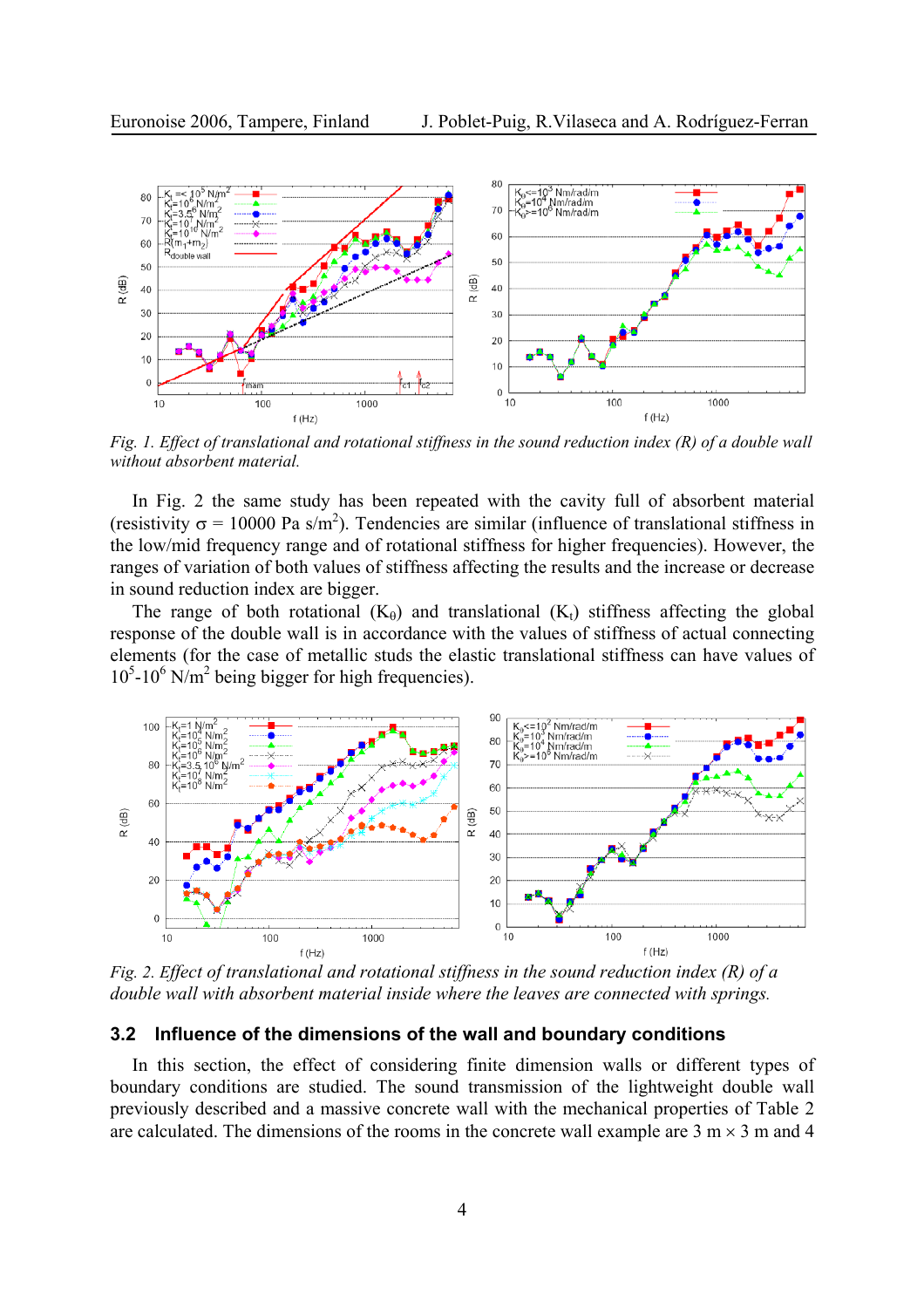$m \times 3$  m. For the case of smaller lightweight double walls, the distance between studs has been kept constant: 0.6 m.

The influence of the size of the wall can be seen in the results of Fig. 3 and 4. Smaller walls always have a bigger isolation capacity. The difference is more important for mid and low frequencies. Analytical formulations unfairly penalize the isolation capacity in the very low frequency range. It is true that low frequencies are critical in terms of sound transmission but the radiations of walls at frequencies causing structural waves with a wave length bigger than half the wave length of the first modes of vibration is very poor. See, for example, the sound reduction index of the small (1.0 m, 1.5 m) concrete wall for frequencies around 100 Hz.

In both situations, the effect of varying the boundary conditions of the wall ( $c = clamped$ ) and  $s=$  supported) is not relevant. However, recall that this study is focused in an isolated wall. If a complete structure had been studied, these connections would have been a more influencing parameter since they would control the indirect paths of sound and vibration transmission (flanking transmissions).

*Table 2. Mechanical data for the concrete single wall.* 

| E(N/m <sup>2</sup> )          | $2.943 \cdot 10^{10}$ |
|-------------------------------|-----------------------|
| $\rho_w$ (kg/m <sup>3</sup> ) | 2500.0                |
| $\eta$ (%)                    | 20                    |
| h(m)                          | 0 <sup>1</sup>        |



*Fig. 3. On the left, effect of the finite dimensions of the wall in the sound reduction index (R).On the right, sketch of a model problem of sound transmission.*

### **4 CONCLUSIONS**

Numerical models have been employed in order to calculated the sound reduction index of double walls. The effect of mechanical connections (translational and rotational springs) has been studied. The value of translational stiffness is important for frequencies under 1000 Hz (but bigger than the mass-air-mass resonance) while the value of rotational stiffness is important for high frequencies. The response of the double wall with studs is in between of